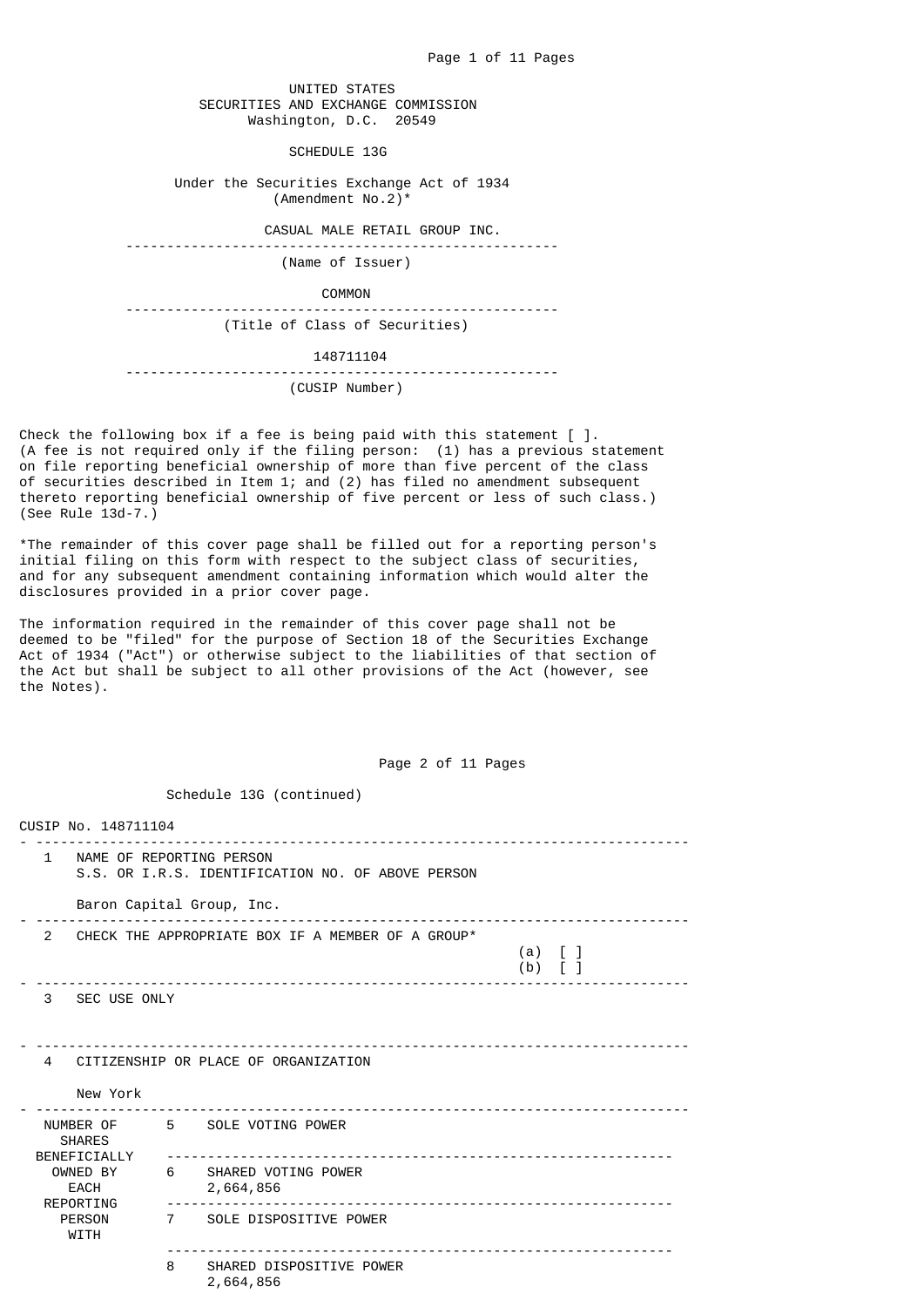| 9               | AGGREGATE AMOUNT BENEFICIALLY OWNED BY EACH REPORTING PERSON          |
|-----------------|-----------------------------------------------------------------------|
|                 | 2,664,856                                                             |
| 10              | CHECK BOX IF THE AGGREGATE AMOUNT IN ROW (9) EXCLUDES CERTAIN SHARES* |
| 11              | PERCENT OF CLASS REPRESENTED BY AMOUNT IN ROW (9)                     |
|                 | 7.5%                                                                  |
| 12 <sup>7</sup> | TYPE OF REPORTING PERSON*                                             |
|                 | HC, CO                                                                |
|                 | *SEE INSTRUCTIONS BEFORE FILLING OUT                                  |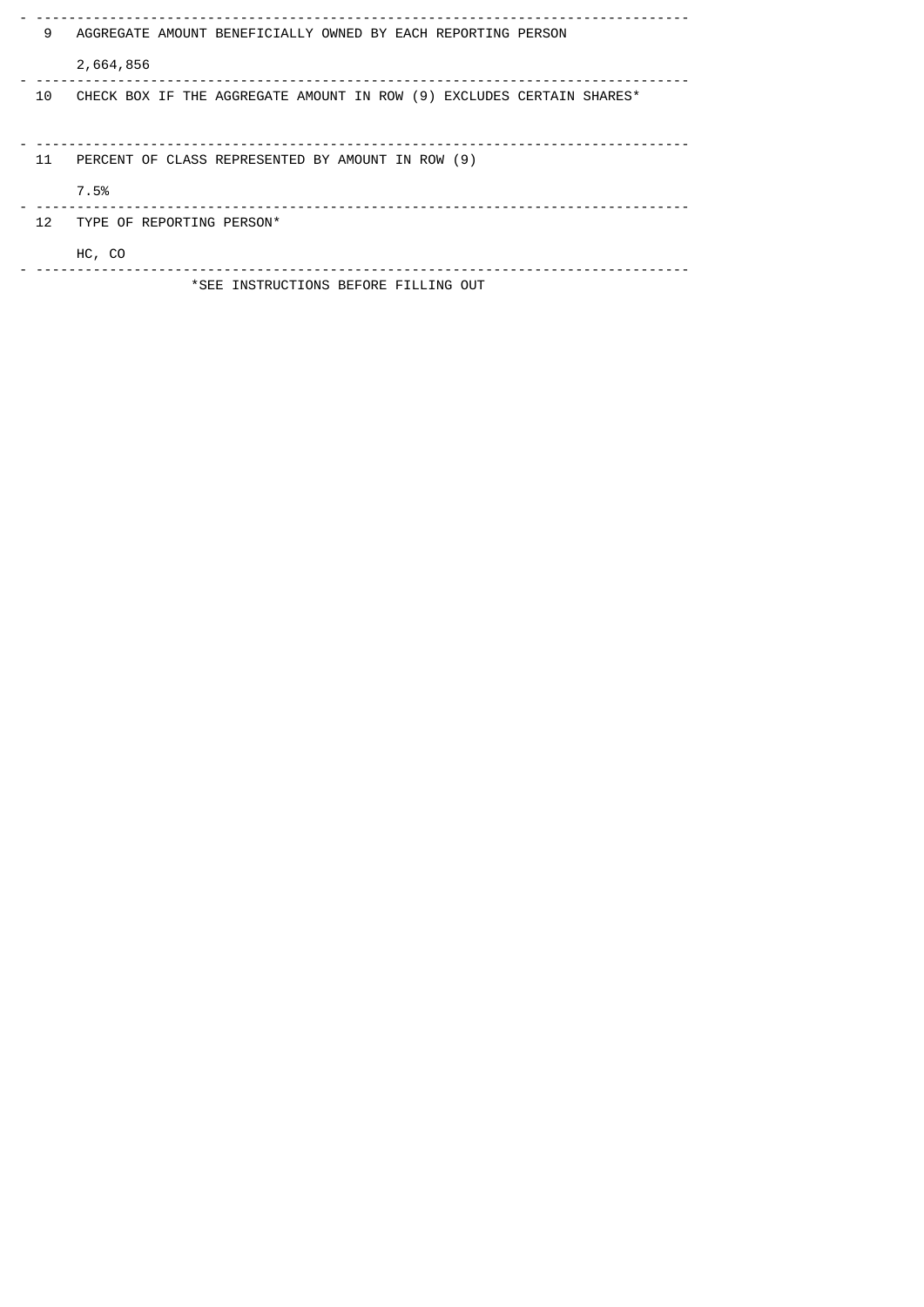| CUSIP No. 148711104                                                                  |  |  |  |  |  |  |
|--------------------------------------------------------------------------------------|--|--|--|--|--|--|
| 1<br>NAME OF REPORTING PERSON<br>S.S. OR I.R.S. IDENTIFICATION NO. OF ABOVE PERSON   |  |  |  |  |  |  |
| BAMCO, Inc.                                                                          |  |  |  |  |  |  |
| 2<br>CHECK THE APPROPRIATE BOX IF A MEMBER OF A GROUP*                               |  |  |  |  |  |  |
| (a)<br>$\begin{bmatrix} 1 \end{bmatrix}$<br>$\begin{bmatrix} 1 \end{bmatrix}$<br>(b) |  |  |  |  |  |  |
| SEC USE ONLY<br>3                                                                    |  |  |  |  |  |  |
| CITIZENSHIP OR PLACE OF ORGANIZATION<br>4                                            |  |  |  |  |  |  |
| New York                                                                             |  |  |  |  |  |  |
| NUMBER OF 5 SOLE VOTING POWER<br><b>SHARES</b><br>BENEFICIALLY                       |  |  |  |  |  |  |
| OWNED BY<br>SHARED VOTING POWER<br>6.<br>EACH<br>2,664,856<br>REPORTING              |  |  |  |  |  |  |
| <b>PERSON</b><br>7 SOLE DISPOSITIVE POWER<br><b>WITH</b>                             |  |  |  |  |  |  |
| 8<br>SHARED DISPOSITIVE POWER<br>2,664,856                                           |  |  |  |  |  |  |
| AGGREGATE AMOUNT BENEFICIALLY OWNED BY EACH REPORTING PERSON<br>9                    |  |  |  |  |  |  |
| 2,664,856                                                                            |  |  |  |  |  |  |
| 10<br>CHECK BOX IF THE AGGREGATE AMOUNT IN ROW (9) EXCLUDES CERTAIN SHARES*          |  |  |  |  |  |  |
| 11<br>PERCENT OF CLASS REPRESENTED BY AMOUNT IN ROW (9)                              |  |  |  |  |  |  |
| 7.5%                                                                                 |  |  |  |  |  |  |
| <u> - - - - - - - - - - - -</u><br>12 <sup>12</sup><br>TYPE OF REPORTING PERSON*     |  |  |  |  |  |  |
| IA, CO                                                                               |  |  |  |  |  |  |
| *SEE INSTRUCTIONS BEFORE FILLING OUT                                                 |  |  |  |  |  |  |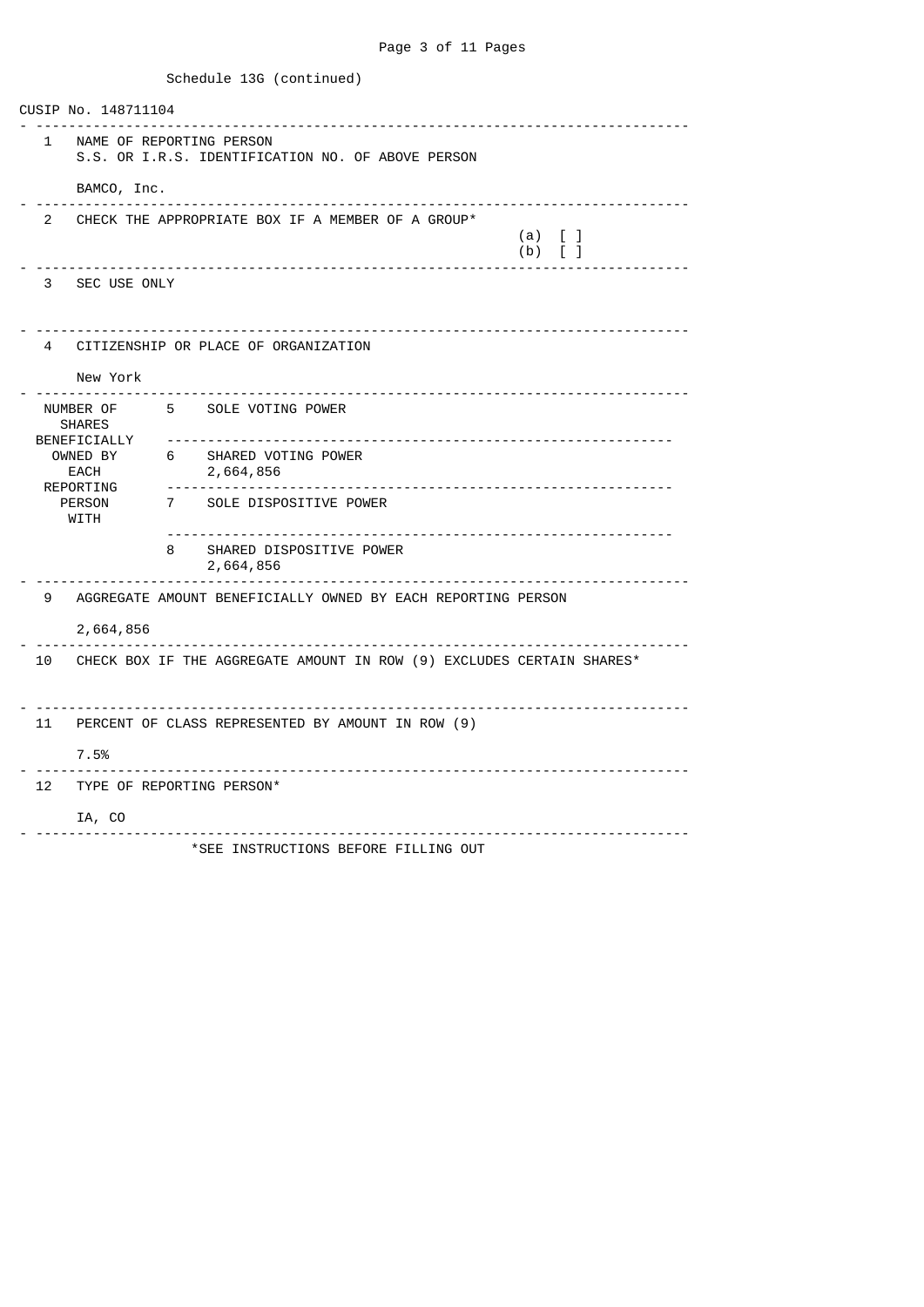CUSIP No. 148711104 - -------------------------------------------------------------------------------- 1 NAME OF REPORTING PERSON S.S. OR I.R.S. IDENTIFICATION NO. OF ABOVE PERSON Baron Small Cap Fund - -------------------------------------------------------------------------------- 2 CHECK THE APPROPRIATE BOX IF A MEMBER OF A GROUP\*  $(a) \quad [ \quad ]$ (b)  $\begin{bmatrix} 1 \end{bmatrix}$ - -------------------------------------------------------------------------------- 3 SEC USE ONLY - -------------------------------------------------------------------------------- 4 CITIZENSHIP OR PLACE OF ORGANIZATION New York - -------------------------------------------------------------------------------- NUMBER OF 5 SOLE VOTING POWER SHARES BENEFICIALLY -------------------------------------------------------------- OWNED BY 6 SHARED VOTING POWER<br>EACH 2.664.856 EACH 2,664,856<br>REPORTING --------------- REPORTING -------------------------------------------------------------- 7 SOLE DISPOSITIVE POWER WITH -------------------------------------------------------------- 8 SHARED DISPOSITIVE POWER 2,664,856 - -------------------------------------------------------------------------------- 9 AGGREGATE AMOUNT BENEFICIALLY OWNED BY EACH REPORTING PERSON 2,664,856 - -------------------------------------------------------------------------------- 10 CHECK BOX IF THE AGGREGATE AMOUNT IN ROW (9) EXCLUDES CERTAIN SHARES\* - -------------------------------------------------------------------------------- PERCENT OF CLASS REPRESENTED BY AMOUNT IN ROW (9) 7.5% - -------------------------------------------------------------------------------- 12 TYPE OF REPORTING PERSON\* IA, CO - -------------------------------------------------------------------------------- \*SEE INSTRUCTIONS BEFORE FILLING OUT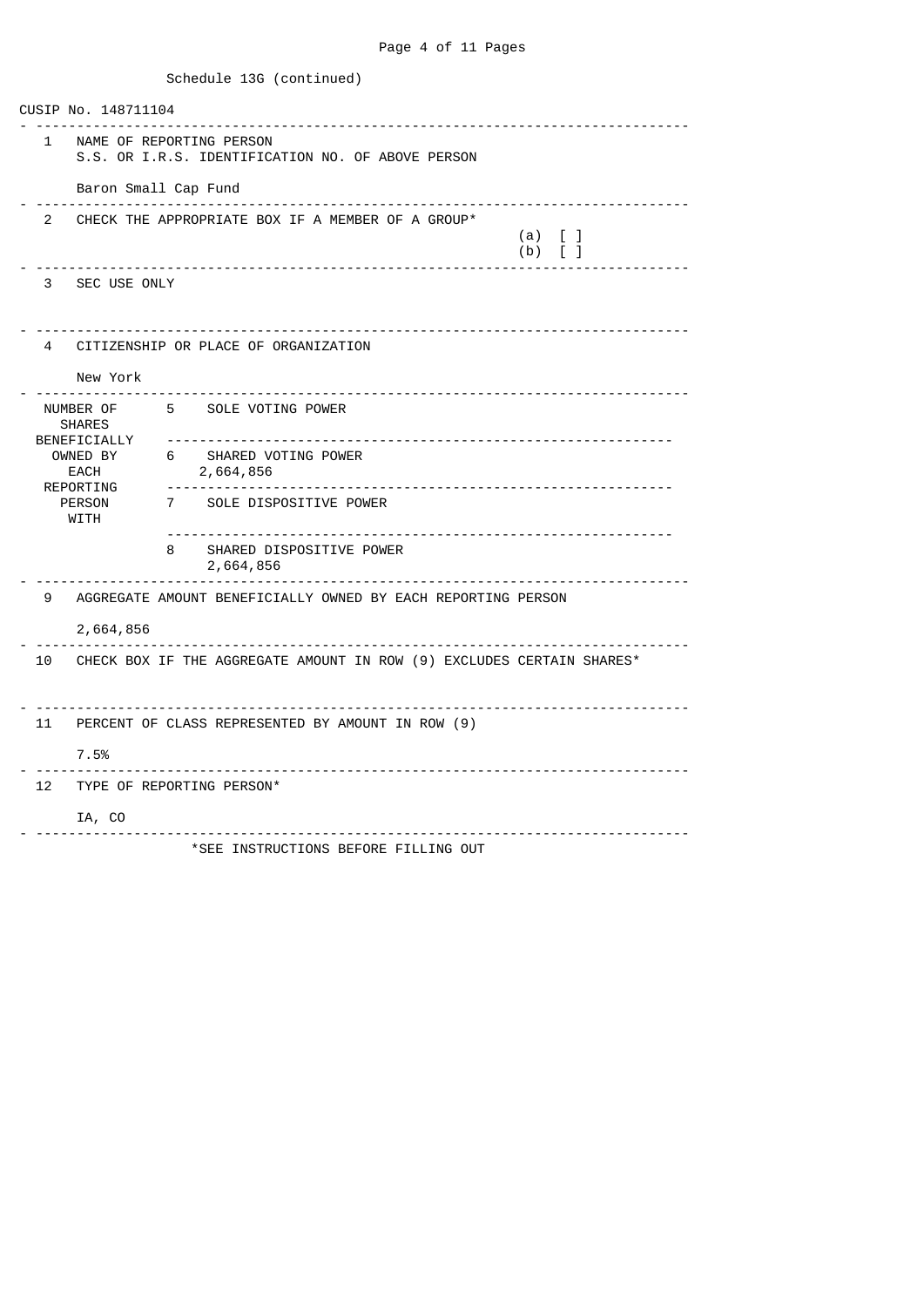CUSIP No. 148711104 - -------------------------------------------------------------------------------- 1 NAME OF REPORTING PERSON S.S. OR I.R.S. IDENTIFICATION NO. OF ABOVE PERSON Ronald Baron - -------------------------------------------------------------------------------- 2 CHECK THE APPROPRIATE BOX IF A MEMBER OF A GROUP\*  $(a) \quad [ \quad ]$ (b)  $\begin{bmatrix} 1 \end{bmatrix}$ - -------------------------------------------------------------------------------- 3 SEC USE ONLY - -------------------------------------------------------------------------------- 4 CITIZENSHIP OR PLACE OF ORGANIZATION USA - -------------------------------------------------------------------------------- NUMBER OF 5 SOLE VOTING POWER SHARES BENEFICIALLY -------------------------------------------------------------- OWNED BY 6 SHARED VOTING POWER EACH 2,664,856 REPORTING -------------------------------------------------------------- 7 SOLE DISPOSITIVE POWER WITH -------------------------------------------------------------- 8 SHARED DISPOSITIVE POWER 2,664,856 - -------------------------------------------------------------------------------- 9 AGGREGATE AMOUNT BENEFICIALLY OWNED BY EACH REPORTING PERSON 2,664,856 - -------------------------------------------------------------------------------- 10 CHECK BOX IF THE AGGREGATE AMOUNT IN ROW (9) EXCLUDES CERTAIN SHARES\* - -------------------------------------------------------------------------------- PERCENT OF CLASS REPRESENTED BY AMOUNT IN ROW (9) 7.5% - -------------------------------------------------------------------------------- 12 TYPE OF REPORTING PERSON\* HC, IN - -------------------------------------------------------------------------------- \*SEE INSTRUCTIONS BEFORE FILLING OUT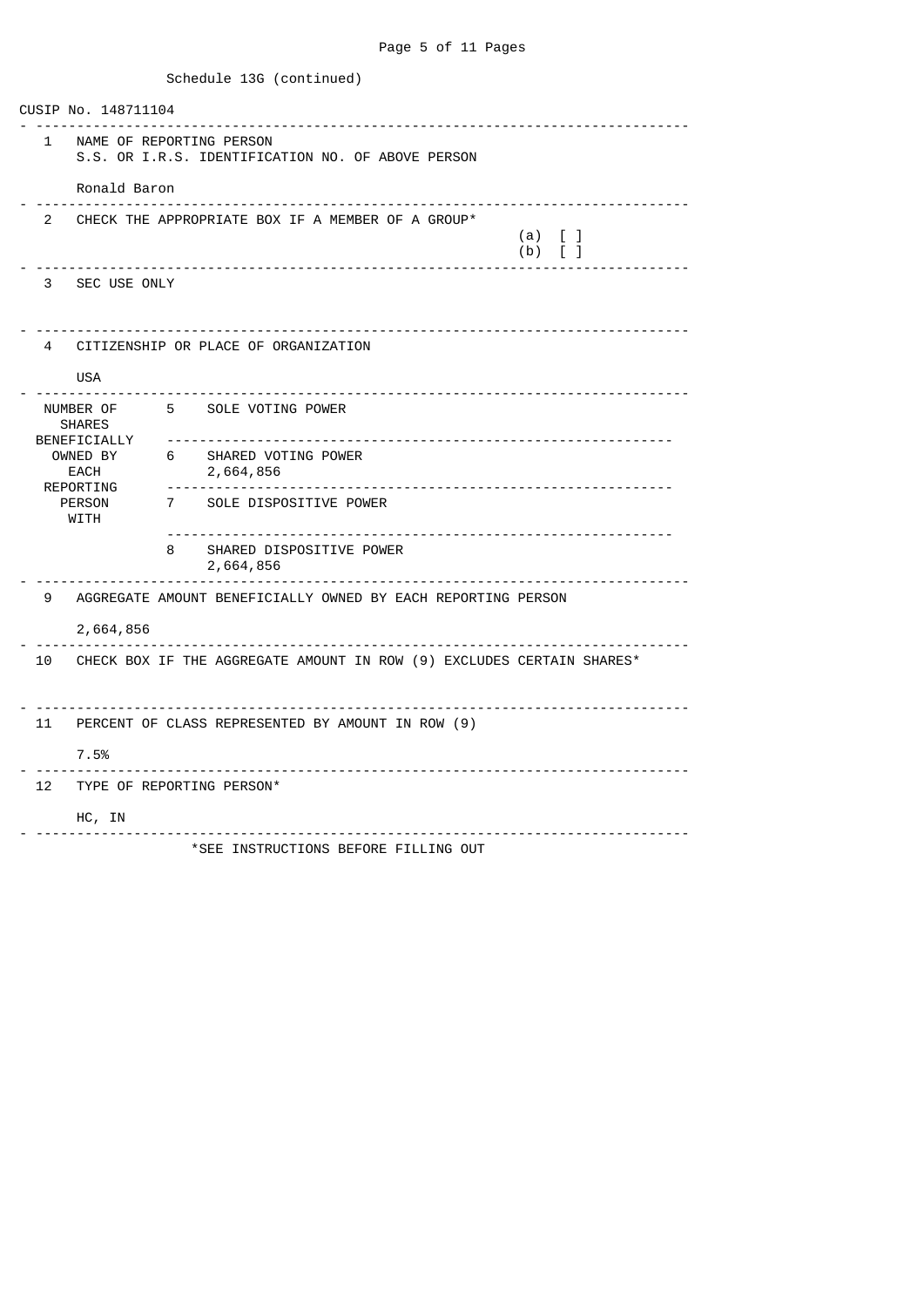Item 1.

- (a) Name of Issuer: CASUAL MALE RETAIL GROUP INC.
- (b) Address of Issuer's Principal Executive Offices: 555 Turnpike Street Canton, MA 02021

## Item 2.

- (a) Name of Persons Filing: Baron Capital Group, Inc. ("BCG") BAMCO, Inc. ("BAMCO") Baron Small Cap Fund ("BSC") Ronald Baron
	- (b) Address of Principal Business Office: 767 Fifth Avenue New York, NY 10153
	- (c) Citizenship: BCG and BAMCO are New York corporations. Baron Small Cap Fund is a series of a Massachusettes Business Trust and Ronald Baron is a citizen of the United States.
	- (d) Title of Class Securities: Commmon
	- (e) CUSIP Number: 148711104

Item 3. PERSONS FILING:

 BCG and Ronald Baron are: (g) Parent holding companies, in accordance with

Section  $240.13d-1(b)(ii)(G)$ 

BAMCO is:

 (e) Investment Advisers registered under Section 203 of the Investment Advisers Act of 1940

BSC is:

 (d) Investment Company registered under Section 8 of the Investment Company Act.

All persons filing are:

(h) Group, in accordance with Rule  $13d-1(b)(1)(ii)(F)$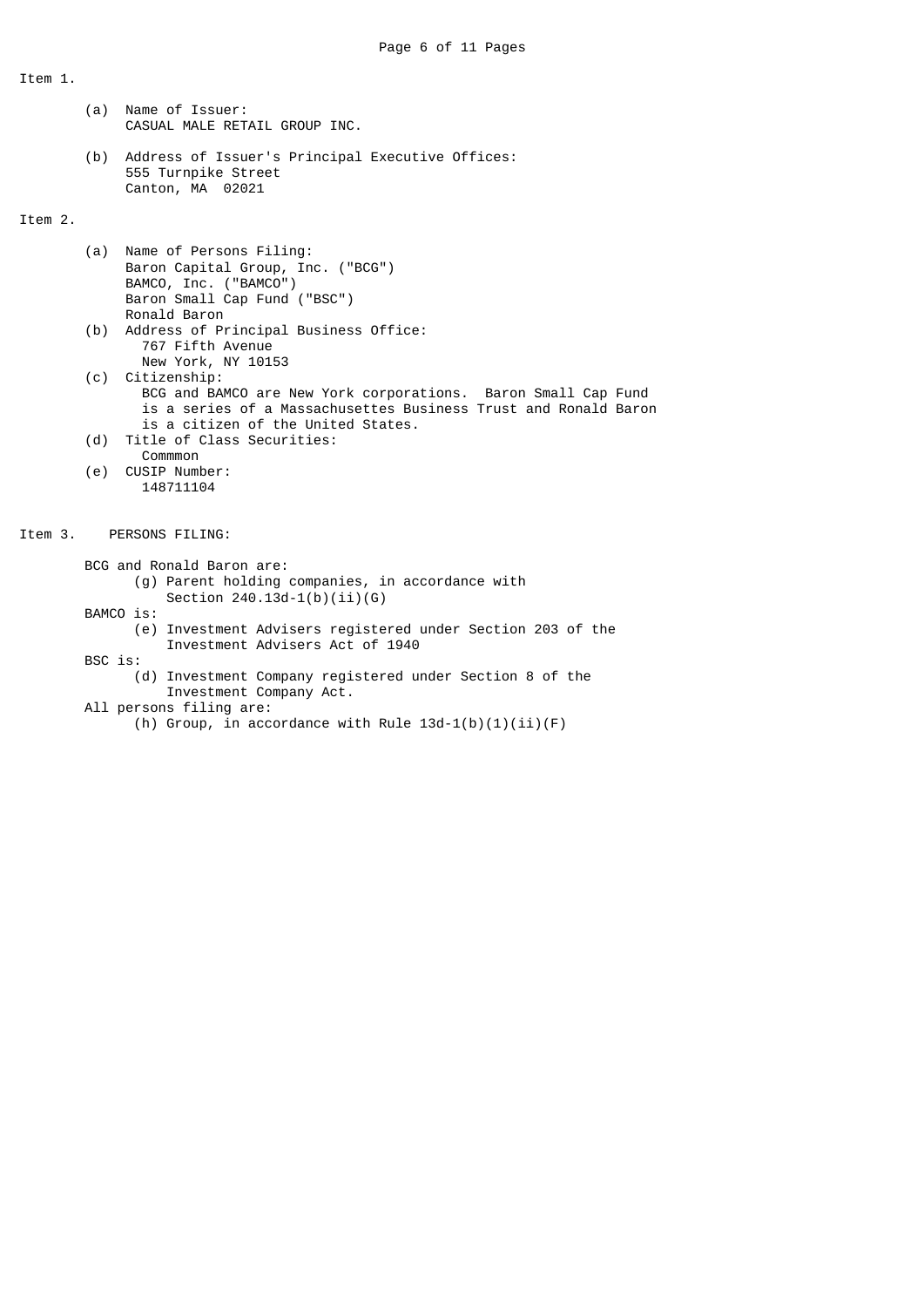# Item 4. OWNERSHIP^

(a) Amount Beneficially Owned as of December 31, 2004:

| BCG :         | 2,664,856 shares |  |
|---------------|------------------|--|
| BAMCO:        | 2,664,856 shares |  |
| BSC:          | 2,664,856 shares |  |
| Ronald Baron: | 2,664,856 shares |  |

(b) Percent of Class:

| BCG :         | 7.5% |
|---------------|------|
| BAMCO:        | 7.5% |
| BSC:          | 7.5% |
| Ronald Baron: | 7.5% |

^BCG and Ronald Baron disclaim beneficial ownership of shares held by their controlled entities (or the investment advisory clients thereof) to the extent such shares are held by persons other than BCG and Ronald Baron. BAMCO disclaims beneficial ownership of shares held by its investment advisory clients to the extent such shares are held by persons other than BAMCO and its affiliates.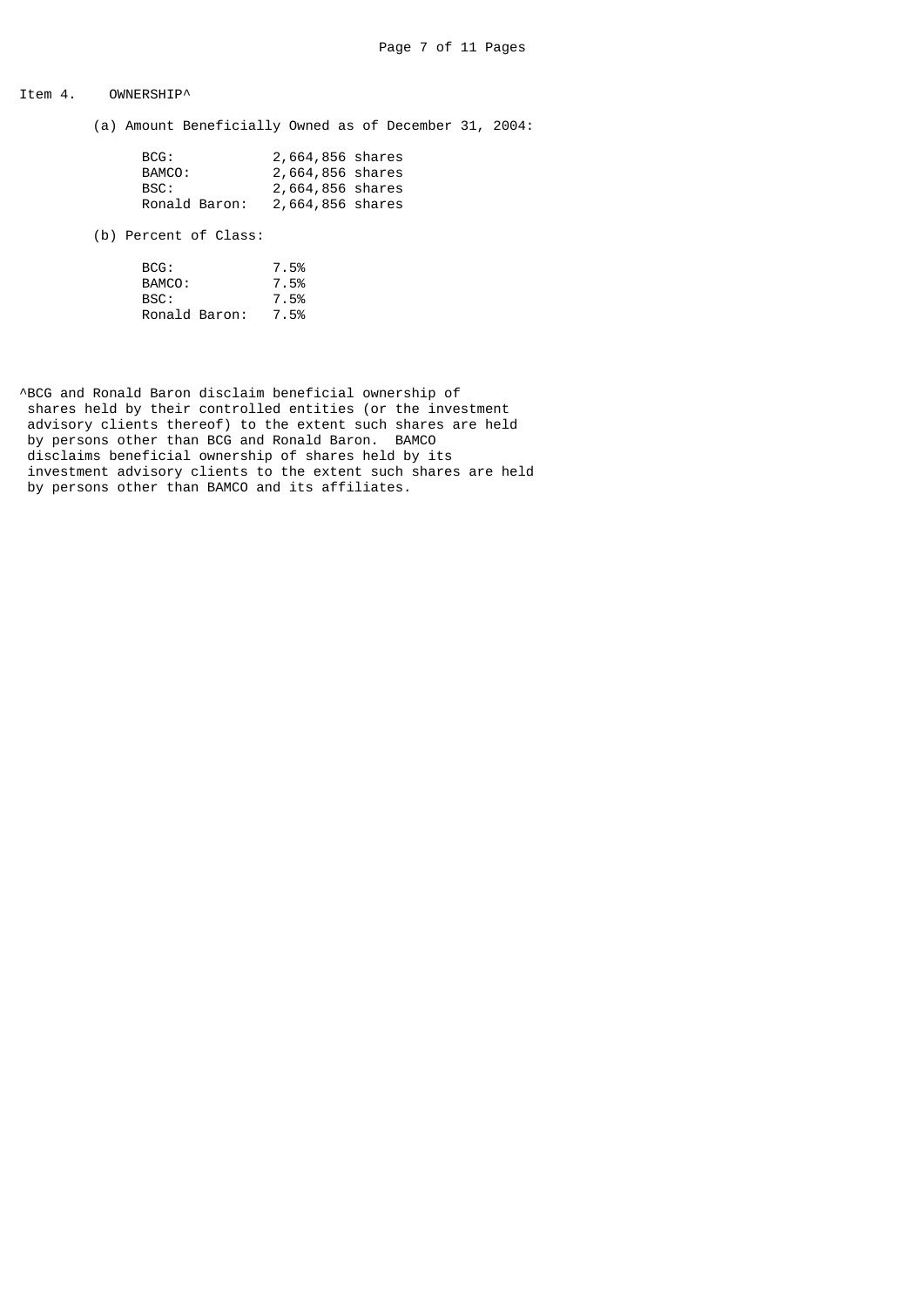|      | (c) Number of shares as to which such person has: |                                               |
|------|---------------------------------------------------|-----------------------------------------------|
| (i)  |                                                   | sole power to vote or direct the vote:        |
|      | BCG:                                              | 0                                             |
|      | BAMCO:                                            | 0                                             |
|      | BSC:                                              | 0                                             |
|      | Ronald Baron:                                     | 0                                             |
|      |                                                   | (ii) shared power to vote or direct the vote: |
|      | BCG:                                              | 2,664,856                                     |
|      | BAMCO:                                            | 2,664,856                                     |
|      | BSC:                                              | 2,664,856                                     |
|      | Ronald Baron:                                     | 2,664,856                                     |
|      | (iii) sole power to dispose or to direct          |                                               |
|      | the disposition of:*                              |                                               |
|      | BCG:                                              | 0                                             |
|      | BAMCO:                                            | 0                                             |
|      | BSC:                                              | 0                                             |
|      | Ronald Baron:                                     | 0                                             |
| (iv) | shared power to dispose or direct                 |                                               |
|      | the disposition of:*                              |                                               |
|      | BCG:                                              | 2,664,856                                     |
|      | BAMCO:                                            | 2,664,856                                     |
|      | BSC:                                              | 2,664,856                                     |
|      | Ronald Baron:                                     | 2,664,856                                     |
|      |                                                   |                                               |

Item 5. OWNERSHIP OF 5% OR LESS OF A CLASS Not applicable.

Item 6. OWNERSHIP OF MORE THAN 5% ON BEHALF OF ANOTHER PERSON The advisory clients of BAMCO have the right to receive or the power to direct the receipt of dividends from, or the proceeds from the sale of, the Issuer's common stock in their accounts. To the best of the Filing Persons' knowledge, no such person has such interest relating to more than 5% of the outstanding class of securities.

Item 7. IDENTIFICATION AND CLASSIFICATION OF THE SUBSIDIARY WHICH ACQUIRED THE SECURITY BEING REPORTED ON BY THE PARENT HOLDING COMPANY

> BAMCO is a subsidiary of BCG. Ronald Baron owns a controlling interest in BCG.

Item 8. IDENTIFICATION AND CLASSIFICATION OF MEMBERS OF THE GROUP

See Item 3.

\* By virtue of investment advisory agreements with their respective clients, BAMCO and BCM has been given the discretion to dispose or the disposition of the securities in the advisory accounts. All such discretionary agreements, are however, revocable.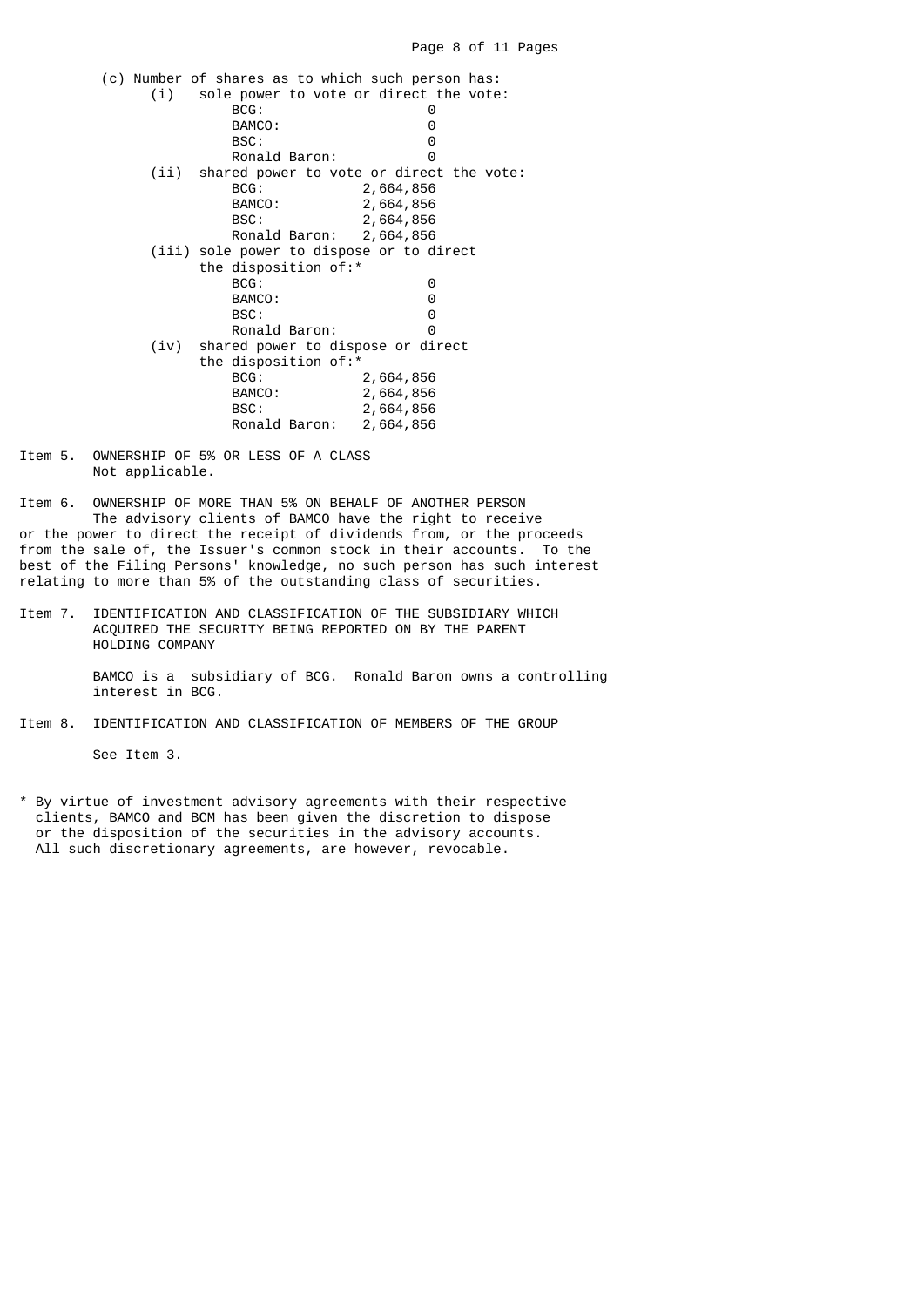### Item 9. NOTICE OF DISSOLUTION OF GROUP

Not applicable.

Item 10. Certification

 By signing below I certify that, to the best of my knowledge and belief, the securities referred to above were acquired in the ordinary course of business and were not acquired for the purpose of and do not have the effect of changing or influencing the control of the issuer of such securities and were not acquired in connection with or as a participant in any transaction having such purposes or effect.

#### Signature

 After reasonable inquiry and to the best of my knowledge and belief, I certify that the information set forth in this statement is true, complete and correct.

Date: February 11, 2005

 Baron Capital Group, Inc., and BAMCO, Inc.,

By:

 /s/ Ronald Baron  $\overline{\phantom{a}}$  , and the state of the state of the state of the state of the state of the state of the state of the state of the state of the state of the state of the state of the state of the state of the state of the stat

Ronald Baron, Chairman and CEO

Baron Small Cap Fund

By:

 /s/ Ronald Baron  $\overline{\phantom{a}}$  , and the state of the state of the state of the state of the state of the state of the state of the state of the state of the state of the state of the state of the state of the state of the state of the stat

Ronald Baron, President & CEO

Ronald Baron, Individually

By:

 /s/ Ronald Baron  $\frac{1}{2}$  , and the set of the set of the set of the set of the set of the set of the set of the set of the set of the set of the set of the set of the set of the set of the set of the set of the set of the set of the set

Ronald Baron